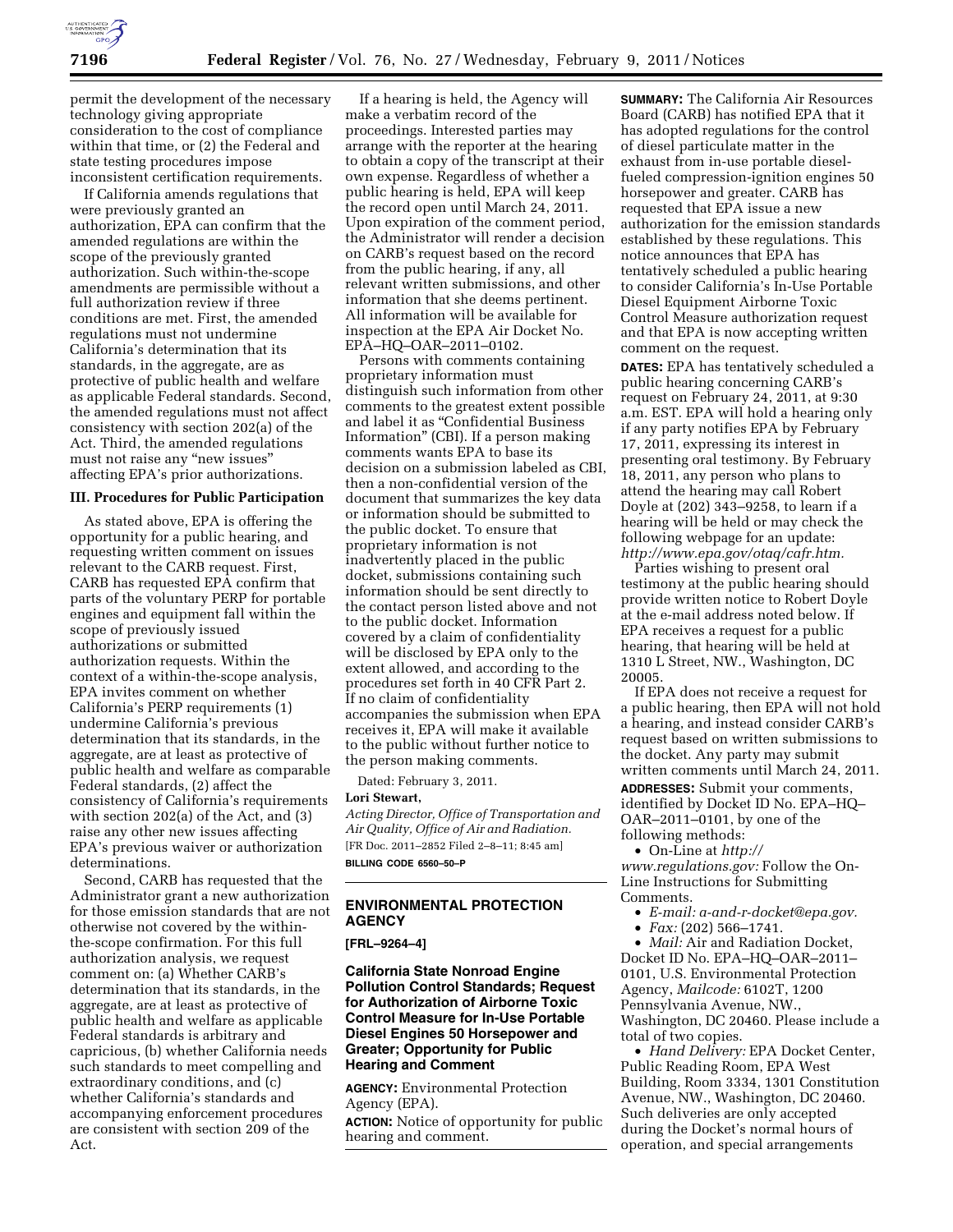should be made for deliveries of boxed information.

*On-Line Instructions for Submitting Comments:* Direct your comments to Docket ID No. EPA–HQ–OAR–2011– 0101. EPA's policy is that all comments we receive will be included in the public docket without change and may be made available online at *[http://](http://www.regulations.gov)  [www.regulations.gov,](http://www.regulations.gov)* including any personal information provided, unless the comment includes information claimed to be Confidential Business Information (CBI) or other information whose disclosure is restricted by statute. Do not submit information that you consider to be CBI or otherwise protected through *[http://](http://www.regulations.gov)  [www.regulations.gov](http://www.regulations.gov)* or e-mail. The *<http://www.regulations.gov>* Web site is an ''anonymous access'' system, which means EPA will not know your identity or contact information unless you provide it in the body of your comment. If you send an e-mail comment directly to EPA without going through *[http://](http://www.regulations.gov) [www.regulations.gov,](http://www.regulations.gov)* your e-mail address will automatically be captured and included as part of the comment that is placed in the public docket and made available on the Internet. If you submit an electronic comment, EPA recommends that you include your name and other contact information in the body of your comment and with any disk or CD–ROM you submit. If EPA cannot read your comment due to technical difficulties and cannot contact you for clarification, EPA may not be able to consider your comment. Electronic files should avoid the use of special characters, any form of encryption, and be free of any defects or viruses. For additional information about EPA's public docket visit the EPA Docket Center homepage at *[http://](http://www.epa.gov/epahome/dockets.htm) [www.epa.gov/epahome/dockets.htm.](http://www.epa.gov/epahome/dockets.htm)* 

EPA will make available for public inspection materials submitted by CARB, written comments received from any interested parties, and any testimony given at the public hearing. Materials relevant to this proceeding are contained in the Air and Radiation Docket and Information Center, maintained in Docket ID No. EPA–HQ– OAR–2011–0101. Publicly available docket materials are available either electronically through *[http://](http://www.regulations.gov) [www.regulations.gov](http://www.regulations.gov)* or in hard copy at the Air and Radiation Docket in the EPA Headquarters Library, EPA West Building, Room 3334, located at 1301 Constitution Avenue, NW., Washington, DC. The Public Reading Room is open to the public on all Federal government work days from 8:30 a.m. to 4:30 p.m.; generally, it is open Monday through Friday, excluding holidays. The

telephone number for the Reading Room is (202) 566–1744. The Air and Radiation Docket and Information Center's Web site is *[http://www.epa.gov/](http://www.epa.gov/oar/docket.html) [oar/docket.html.](http://www.epa.gov/oar/docket.html)* The electronic mail (email) address for the Air and Radiation Docket is: *[a-and-r-Docket@epa.gov,](mailto:a-and-r-Docket@epa.gov)* the telephone number is (202) 566–1742, and the fax number is (202) 566–9744. An electronic version of the public docket is available through the Federal government's electronic public docket and comment system. You may access EPA dockets at *[http://](http://www.regulations.gov)  [www.regulations.gov.](http://www.regulations.gov)* After opening the *<http://www.regulations.gov>* website, enter EPA–HQ–OAR–2010–XXXX, in the ''Enter Keyword or ID'' fill-in box to view documents in the record. Although a part of the official docket, the public docket does not include Confidential Business Information (CBI) or other information whose disclosure is restricted by statute.

EPA's Office of Transportation and Air Quality also maintains a webpage that contains general information on its review of California waiver requests. Included on that page are links to prior waiver and authorization **Federal Register** notices; the page can be accessed at *[http://www.epa.gov/otaq/](http://www.epa.gov/otaq/cafr.htm)  [cafr.htm.](http://www.epa.gov/otaq/cafr.htm)* 

## **FOR FURTHER INFORMATION CONTACT:**  Robert M. Doyle, Attorney-Advisor, Compliance and Innovative Strategies Division, U.S. Environmental Protection Agency, 1200 Pennsylvania Avenue (6405J), NW., Washington, DC 20460. *Telephone:* (202) 343–9258. *Fax:* (202) 343–2804. *E-mail: [doyle.robert@epa.gov.](mailto:doyle.robert@epa.gov)*

# **SUPPLEMENTARY INFORMATION:**

### **I. California's ATCM for In-Use Portable Diesel Engines 50 Horsepower and Greater**

In a letter dated December 5, 2006, CARB submitted to EPA its request pursuant to section 209 of the Clean Air Act ("CAA" or "the Act"), regarding its regulations to enforce its airborne toxic control measure (ATCM) for in-use portable diesel-fueled engines 50 brakehorsepower (hp) and greater (portable engines).1 The authorization request covers four primary substantive requirements: (1) Starting January 1, 2010, all portable engines in the state must be certified to meet a Federal or California standard for newly manufactured nonroad engines, subject

to specified exceptions; (2) Starting January 1, 2020, all portable engines in California must be either (a) certified to meet Tier 4 emission standards, (b) equipped with a properly functioning Level-3 verified technology,<sup>2</sup> or  $(c)$ equipped with a combination of control strategies that have been verified together to achieve at least an 85% reduction in diesel particulate matter (PM) emissions, subject to specified exceptions; (3) All portable engines that prior to January 1, 2006 have not been either registered in CARB's Portable Equipment Registration Program (PERP) or permitted under the permit program of an air quality management district or air pollution control district must meet the most stringent of the Federal or California emission standards for nonroad engines at the time the engine is either registered in the PERP or registered for a permit, subject to specified exceptions; and (4) Each fleet of portable engines must comply with increasingly more stringent weighted PM emission fleet averages that apply on three different deadlines, (January 1, 2013, January 1, 2017 and January 1, 2020), subject to specified exceptions.3

Owners of in-use equipment will have options available to meet the CARB requirements. These include: purchasing new equipment with cleaner engines, repowering existing equipment with cleaner engines, using verified add-on control devices on existing equipment and engines, switching to alternative diesel fuels or alternative fuels, or electrifying some or all of the in-use fleet and receiving emission credits.

### **II. Clean Air Act Nonroad Engine and Vehicle Authorizations**

Section 209(e)(1) of the Act permanently preempts any State, or political subdivision thereof, from adopting or attempting to enforce any standard or other requirement relating to the control of emissions for certain new nonroad engines or vehicles.

Section 209(e)(2) requires the Administrator, after notice and opportunity for public hearing, to authorize California to enforce standards and other requirements

<sup>1</sup>Portable engines are engines that may be moved easily from location to location. The engines are used to power a variety of equipment, including pumps, ground support equipment at airports, cranes, oil-well drilling and workover rigs, power generators, dredging equipment rock crushing and screening equipment, welding equipment, woodchippers and compressors.

<sup>2</sup>Level 3 PM control technology refers to a control technology that has been verified to achieve PM reductions of at least 85 percent under the CARB ''Verification Procedure, Warranty and In-Use Compliance Requirements for In-Use Strategies to Control Emissions from Diesel Engines,'' 13 California Code of Regulations (CCR) sections 2700– 2710.

<sup>3</sup>The ATCM contains a fifth substantive requirement that pertains to the fuels that may be used in in-use portable equipment engines, but this fuels requirement is not preempted by CAA section 209(e) and does not require an authorization.